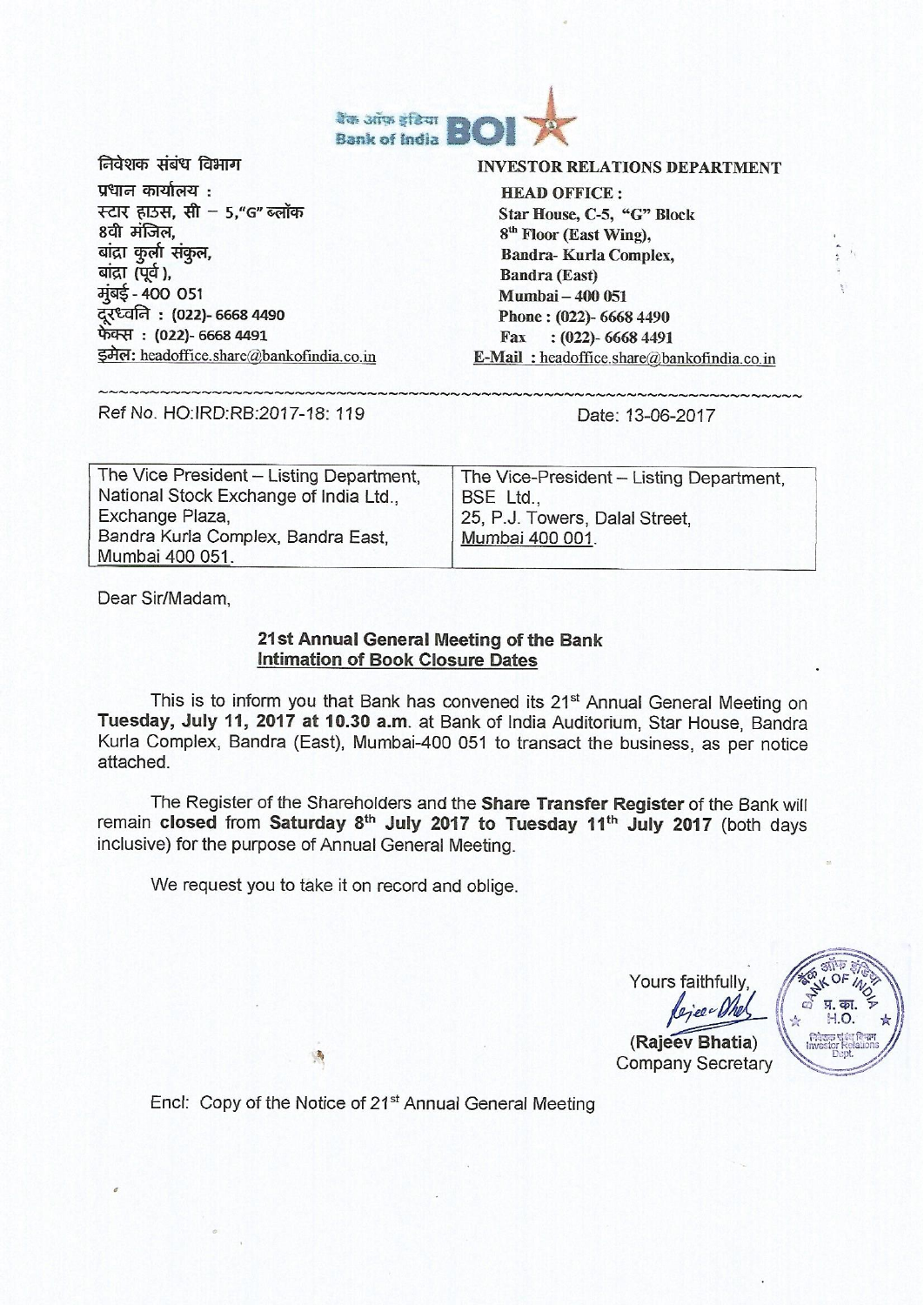

प्रधान कार्यालय : प्रधान कार्यालय, स्टार हाउस, बांद्रा कुर्ला कॉम्प्लेक्स, मुंबई -400 051 Head Office: Star House, Bandra Kurla Complex, Mumbai - 400 051

# सूचना

इसके द्वारा यह सूचना दी जाती है कि बैंक ऑफ़ इंडिया के शेयरधारकों की इक्क्सिवी वार्षिक आम बैठक मंगलवार 11 जुलाई, 2017 को सुबह 10.30 बजे निम्नलिखित कारोबार करने के लिए, बैंक ऑफ़ इंडिया ऑडिटोरियम, स्टार हाउस, सी -5, जी ब्लॉक, बांद्रा कुर्ला कॉम्प्लेक्स, मुंबई - 400 051 में आयोजित की जाएगी:

## मद सं. 1 -

"31 मार्च 2017 के लिए बैंक के लेखा परीक्षित त़लन पत्र, दिनांक 31 मार्च 2017 को समाप्त वर्ष हेतु बैंक के लाभ एवं हानि खाते, लेखा द्वारा कवर की गई अवधि हेतु बैंक के कार्य तथा गतिविधियों पर निदेशक मंडल की रिपोर्ट तथा तुलनपत्र तथा लेखों पर लेखापरीक्षकों की रिपोर्ट पर चर्चा करना, उन्हें अनुमोदित करना तथा अंगीकार करना''

|               |                    | निदेशक मण्डल के आदेश से |
|---------------|--------------------|-------------------------|
|               |                    | $1/12^{1/17}$           |
| स्थान : मुंबई |                    | (दीनवंधु मोहापात्रा)    |
|               | दिनांक: 09.06.2017 | प्रबंध निदेशक एवं सीईओ  |

#### टिप्पणियां:

परोक्षी की नियुक्ति  $\mathbf{1}$ .

> वार्षिक आम बैठक में उपस्थित होने और मत देने के लिए हकदार शेयरधारक स्वयं के बदले किसी परोक्षी को बैठक में उपस्थित होने और मतदान के लिए नियुक्त कर सकता है तथा ऐसे परोक्षी को बैंक का शेयरधारक होना आवश्यक नहीं है। वैध एवं प्रभावी होने के लिए परोक्षी फार्म वार्षिक आम बैठक की तारीख से 4 (चार) दिन पहले. अर्थात 07 ज़लाई 2017 को बैंक के कार्य की समाप्ति पर या उससे पहले बैंक के प्रधान कार्यालय में अवश्य ही प्राप्त हो जाने चाहिए।

#### प्राधिकृत प्रतिनिधि की नियुक्ति  $2.$

किसी कंपनी या किसी निकाय, निगम जो बैंक के शेयरधारक हैं, के विधिवत प्राधिकृत प्रतिनिधि के रुप में कोई व्यक्ति बैठक में उपस्थित रहने या वोट देने के लिए तब तक पात्र नहीं हो सकता, जब तक कि उसे विधिवत प्राधिकृत प्रतिनिधि के रुप में नियुक्त करने के संकल्प की प्रति, उस बैठक जिसमें वह संकल्प पारित किया गया है, के अध्यक्ष द्वारा प्रमाणित सत्य प्रति को बैंक के प्रधान कार्यालय में वार्षिक आम बैठक की तारीख से 4 (चार) दिन पहले, अर्थात 07 जुलाई 2017 को बैंक के कार्य की समाप्ति पर या उससे पहले बैंक के प्रधान कार्यालय में जमा न करा दिया गया हो।

#### लेखा बंदी  $\mathbf{R}$

बैंक के शेयर धारकों का रजिस्टर एवं शेयर अंतरण रजिस्टर वार्षिक आम बैठक एवं लाभांश के भुगतान के लिए पात्रता अभिनिश्चित करने के उद्देश्य से शनिवार, 08 जुलाई 2017 से मंगलवार, 11 जुलाई 2017 (दोनों दिन शामिल) तक बंद रहेगा।

### **NOTICE**

NOTICE is hereby given that the Twenty First Annual General Meeting of the Shareholders of Bank of India will be held on Tuesday, July 11, 2017 at 10.30 A.M. at Bank of India Auditorium, Star House, Bandra Kurla Complex, Bandra (East) Mumbai - 400 051 to transact the following business:

#### Item No. 1

"To discuss, approve and adopt the Audited Balance Sheet as at 31<sup>st</sup> March 2017, Profit and Loss Account of the Bank for the year ended 31<sup>st</sup> March 2017, Report of the Board of Directors on the working and activities of the Bank for the period covered by the Accounts and the Auditors' Report on the Balance Sheet and Accounts"

By order of the Board

Place: Mumbai Date: 09.06.2017

(Dinabandhu Mohapatra) Managing Director & CEO

#### Notes.

#### $\overline{1}$ **APPOINTMENT OF PROXY**

A SHAREHOLDER ENTITLED TO ATTEND AND VOTE AT THE ANNUAL GENERAL MEETING IS ENTITLED TO APPOINT A PROXY TO ATTEND AND VOTE ON HIS/HER BEHALF. The Proxy form, in order to be effective, must be received at the place specified in the Proxy form not later than 4(four) days before the date of the Annual General Meeting i.e. on or before the close of banking hours of July 07, 2017.

#### **APPOINTMENT OF AUTHORISED REPRESENTATIVE**  $2.$

No person shall be entitled to attend or vote at the meeting as a duly authorised representative of a Company or any other Body Corporate which is a shareholder of the Bank, unless a copy of the Resolution appointing him/her as a duly authorised representative, certified to be true copy by the Chairman of the meeting at which it was passed, shall have been deposited at the Head Office of the Bank not less than 4 (four) days before the Annual General Meeting on or before the close of banking hours of July 07, 2017.

#### **BOOK CLOSURE**  $3.$

The Register of the Shareholders and the Share Transfer Register of the Bank will remain closed from Saturday, July 08, 2017 to Tuesday July 11, 2017 (both days inclusive), for the purpose of Annual General Meeting,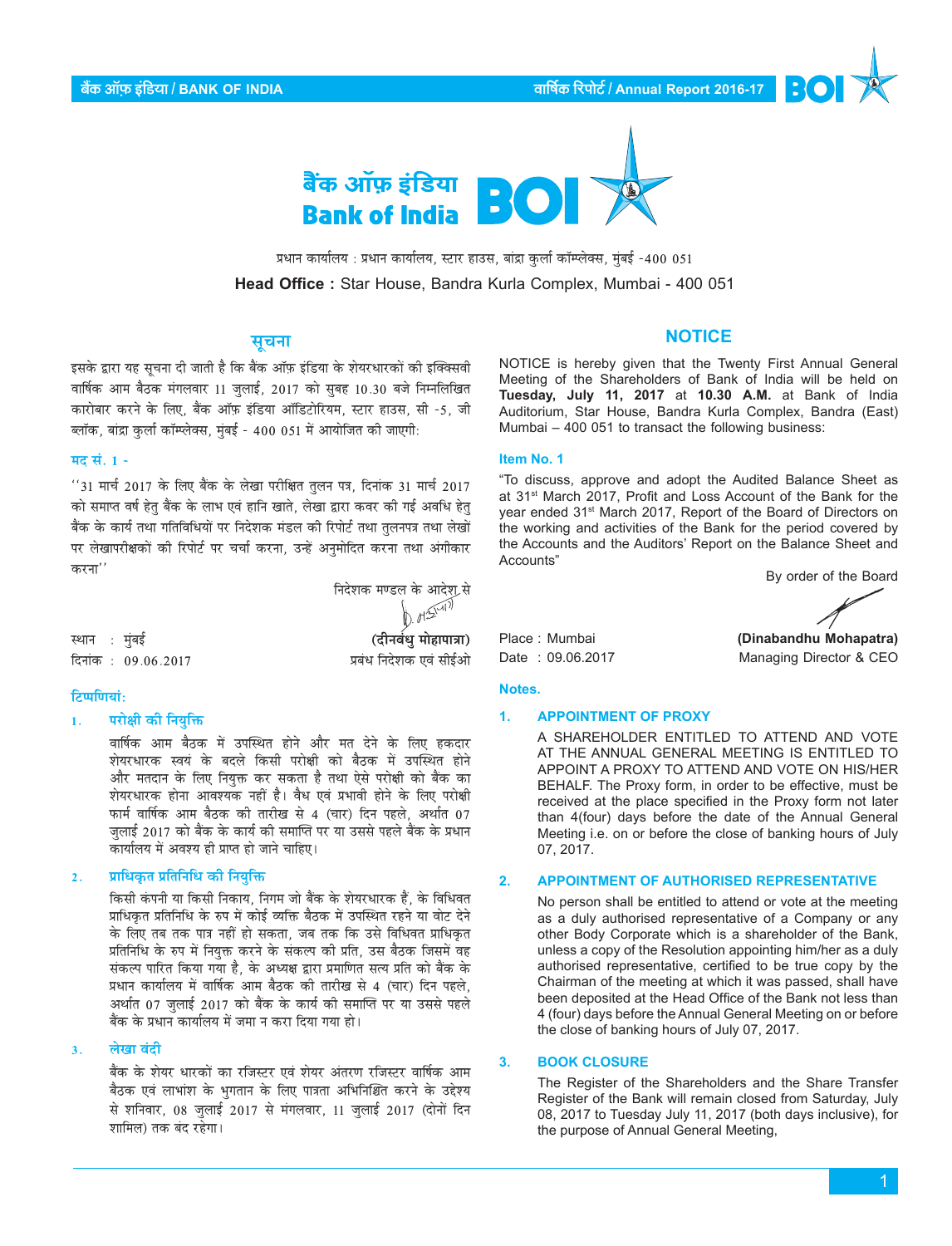## 4. **उपस्थिति पर्ची-सह-प्रवेश पास**

शेयरधारकों की सुविधा के लिए उपस्थिति पर्ची-सह-प्रवेश पास इस रिपोर्ट के साथ संलग्न है। शेयरधारकों/परोक्षी धारकों/प्रतिनिधियों से अनरोध है कि वे पर्ची में हस्ताक्षर हेतु दिए गए स्थान पर अपना हस्ताक्षर करें और बैठक स्थल पर उपस्थिति पर्ची-सह-प्रवेश पास सौंप दें। शेयरधारक के परोक्षी/प्रतिनिधि को उपस्थिति पर्ची-सह-प्रवेश पास पर यह उल्लेख करना चाहिए कि वह परोक्षी है या प्रतिनिधि।

## 5. **माभांश, यदि कोई जिसका दावा न किया गया हो**

जिन शेयरधारकों ने विगत अवधियों के लिए प्राप्त लाभांश वारंट का नकदीकरण न करवाया हो उनसे अनुरोध है कि वे डूप्लिकेट वारंट जारी करवाने हेत बैंक के शेयर अंतरण एजेंट से संपर्क करें। बैंककारी कंपनी (उपक्रमों का अधिग्रहण एवं अंतरण) अधिनियम, 1970 की धारा 10बी के अनुसार, सात वर्षों की अवधि के लिए दावा न की गई या अदत्त रही लाभांश की राशि को केंद्र सरकार द्वारा कंपनी अधिनियम, 2013 की धारा 205सी/125 के तहत स्थापित इन्वेस्टर एजुकेशन एण्ड प्रोटेक्शन फण्ड (आईईपीएफ) को अंतरित किया जाना चाहिए।

#### <u>6. र्ड बोटिंग</u>

बैंक सहर्ष, नोटिस में उल्लेख किए गए मदों पर इलेक्टॉनिक रूप से वोट डालने के लिए बैंक के शेयरधारकों के लिए ई-वोटिंग सविधा उपलब्ध करवा रहा है। बैंक ने मेसर्स एस. एन. अनंतसब्रमणियन एंड कंपनी, प्रैक्टीस करने वाले कंपनी सचिव को ई-वोटिंग प्रक्रिया को न्यायोचित और पारदर्शी ढंग से पूरा करने के लिए स्क्रूटिनाइज़र के रूप में नियुक्त किया है। ई-वोटिंग वैकल्पिक है। शेयरधारकों/स्वामित्व हितधारकों का ई-वोटिंग अधिकार उनके द्वारा यथा मंगलवार, 04 जुलाई 2017 को धारित इक्विटी शेयरों पर माना जाएगा जो इस हेतू कट-ऑफ तारीख है। कट-ऑफ तारीख पर भौतिक अथवा डीमैट रूप में बैंक का शेयर रखनेवाले शेयरधारक अपना वोट इलेक्टानिक रूप से डाल सकते हैं।

#### 7. ई-वोटिंग अनुदेश

- i. शेयरधारकों का वोटिंग अधिकार इस उद्देश्य से नियत यथा 4 जुलाई, 2017 (कट-ऑफ तारीख) को बैंक के प्रदत्त इक्विटी शेयर पूंजी के अनुपात में उनके द्वारा धारित शेयर के आधार पर होगा।
- ii. वोटिंग अवधि शनिवार 8 जुलाई 2017 को सुबह 10.00 बजे आरंभ होगी और सोमवार 10 जुलाई, 2017 को शाम 5.00 बजे समाप्त होगी। सीडीएसएल द्वारा उसी दिन शाम 5.00 बजे ई-वोटिंग मोड्यूल को डिसेबल कर दिया जाएगा।
- iii. शेयरधारकों को ई-वोटिंग वेबसाइट www.evotingindia.com पर लॉग-ऑन करना होगा।
- iv. **shareholders** पर क्लिक करें।
- v. अब अपने यूज़र आईडी की प्रविष्टि करें।
	- (ए) सीडीएसएल के लिए : 16 डिजिट की बेनिफिशिएरी आईडी
	- (बी) एनएसडीएल के लिए : 8 कैरेक्टर का डीपीआईडी और उसके बाद 8 डिजिट का क्लायंट आईडी
	- (सी) जिन सदस्यों के पास भौतिक स्वरूप में शेयर हों उन्हें बैंक में पंजीकृत फोलियो नंबर की प्रविष्टि करनी होगी।
- vi. हिस्प्ले किए गए वेरिफिकेशन इमेज की प्रविष्टि करें और लॉगिन पर क्लिक करें।
- vii. यदि आपके पास डीमैट स्वरूप में शेयर हैं और आपने www. evotingindia.com पर लॉग-ऑन किया हो और किसी कंपनी/निकाय

## **ºãö‡ãŠ 'ããùû¹ãŠ ƒâã䡾ãã / BANK OF INDIA ÌãããäÓãÇ㊠ãäÀ¹ããñ›Ã / Annual Report 2016-17**

## **4. ATTENDANCE SLIP-CUM-ENTRY PASS**

For the convenience of the shareholders, Attendance slip-cum-Entry pass is annexed to this Report. Shareholders/ Proxy holders/ representatives are requested to affix their signatures at the space provided therein and surrender the Attendance slip- cum-Entry pass at the venue. Proxy/Representative of a shareholder should state on the Attendance slip-cum-Entry pass "Proxy" or "Representative" as the case may be.

#### **5. UNCLAIMED DIVIDEND IF ANY**

The shareholders who have not encashed their Dividend Warrants / received for previous periods if any are requested to contact the Share Transfer Agent of the Bank for issue of duplicate. As per the Section 10B of the Banking Companies (Acquisitions and Transfer of Undertakings) Act, 1970, the amount of dividend remaining unpaid or unclaimed for a period of seven years is required to be transferred to the Investor Education and Protection Fund (IEPF) established by the Central Govt. under Section 205C/125 of the Companies Act, 2013.

## **6. E-Voting**

The Bank is pleased to provide e-voting facility to the shareholders of the Bank to enable them to cast their votes electronically on the items mentioned in the notice. The Bank has appointed M/s S N Ananthasubramanian & Co., practicing Company Secretary as the Scrutinizer for conducting the e-voting process in a fair and transparent manner. E-voting is optional. The E-voting rights of the shareholders/beneficiary owners shall be reckoned on the equity shares held by them as on July 04, 2017 being the Cut-off date for the purpose. Shareholders of the Bank holding shares either in physical or in dematerialized form, as on the Cut-off date, may cast their vote electronically.

#### **7. E-Voting Instructions**

- (i) The voting rights of Shareholders shall be in proportion to their shares of the paid up equity share capital of the Company as on  $04<sup>th</sup>$  July 2017 (Cut-off Date) fixed for the purpose.
- (ii) The voting period will commence at 10.00 a.m. on Saturday July 08, 2017 and will end at 5.00 p.m. on Monday July 10, 2017. The e-voting module shall also be disabled by CDSL at 5.00 p.m. on the same day.
- (iii) The shareholders should log on to the e-voting website www.evotingindia.com.
- (iv) Click on shareholders
- (v) Now enter your User ID
	- (a) For CDSL: 16 digit beneficiary ID
	- (b) For NSDL: 8 Character DPID followed by 8 Digit Client ID
	- (c) Members holding shares in physical form should enter Folio number registered with the Bank.
- (vi) Next enter the Image Verification as displayed and Click on Login.
- (vii) If you are holding shares in demat form and had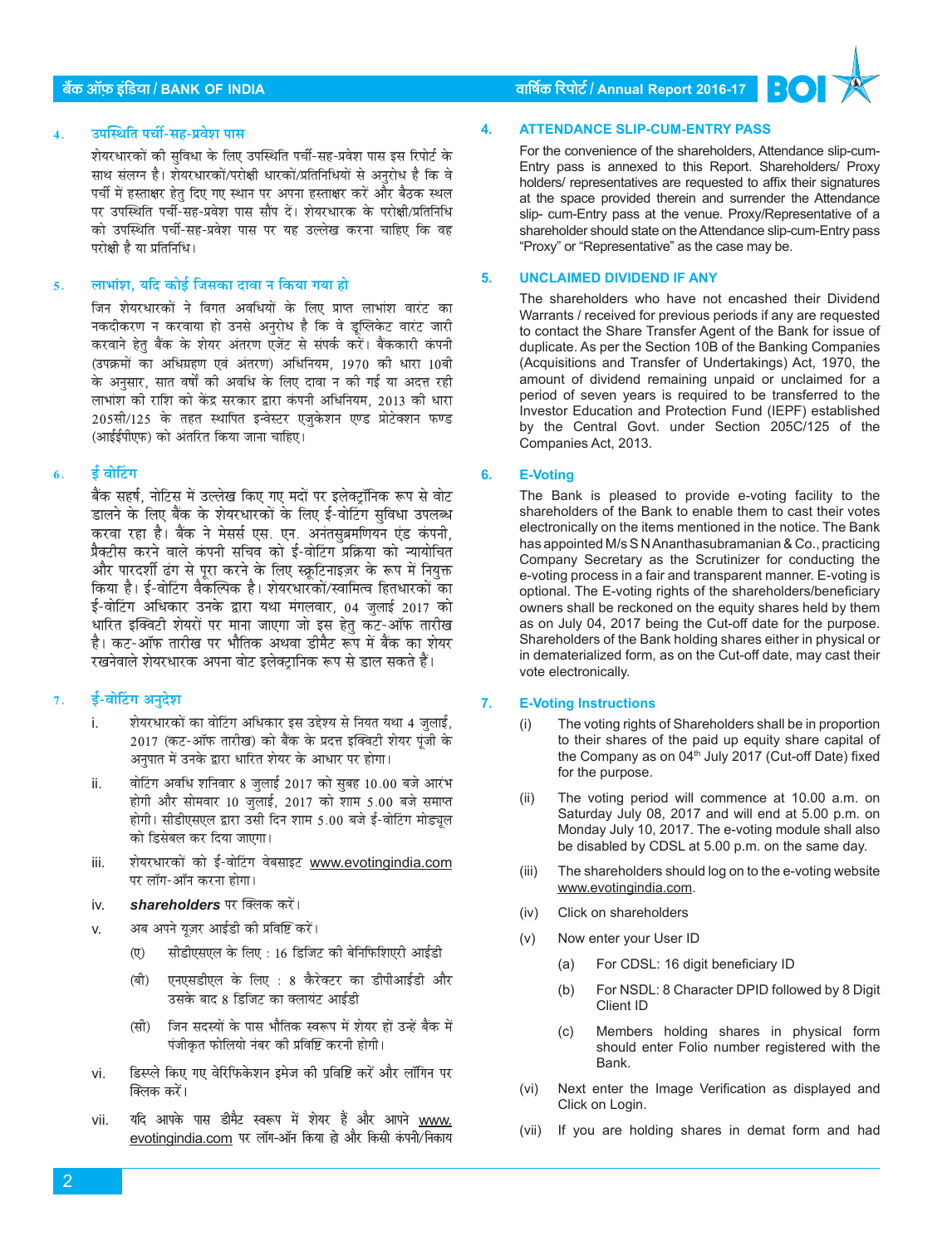# **ºãö‡ãŠ 'ããùû¹ãŠ ƒâã䡾ãã / BANK OF INDIA ÌãããäÓãÇ㊠ãäÀ¹ããñ›Ã / Annual Report 2016-17**

पर वोट किया हो, तब आप अपने वर्तमान पासवर्ड का प्रयोग करें।

viii. यदि आप पहली बार ई वोटिंग कर रहे हों तो निम्नलिखित का पालन करें $:$ 

|                         | डीमैट और भौतिक स्वरूप में शेयरधारक सदस्यों के लिए                                                                                                                                                                                                                                 |
|-------------------------|-----------------------------------------------------------------------------------------------------------------------------------------------------------------------------------------------------------------------------------------------------------------------------------|
| पीएएन<br>(ई-)           | आयकर विभाग द्वारा जारी अपना 10 जिजिट का<br>अल्फ़ा न्यूमेरिक पीएएन की प्रविष्टि करें (डीमैट एवं<br>भौतिक स्वरूप में शेयर रखने वाले शेयरधारकों के<br>लिए लागू)                                                                                                                      |
|                         | जिन सदस्यों ने बैंक/डिपॉजिटरी प्रतिभागी<br>में अपना पीएएन अपडेट न किया हो उनसे<br>अनुरोध है कि वे अपने नाम के पहले के<br>दो अक्षर और अपने पीएएन के 8 अंकों का<br>सीक्वेन्स नंबर सूचित करें।                                                                                       |
|                         | यदि सीक्वेन्स नंबर, 8 अंकों से कम अंकों<br>का हो तो नाम के पहले दो अक्षरों(बडे<br>अक्षरों में) के बाद उस नंबर से पहले<br>आवश्यक संख्या में '0" जोड़ें। अर्थात यदि<br>आपका नाम Ramesh Kumar है और<br>सीक्वेन्स नंबर 1 है तो पीएएन फील्इ में<br>RA0000001 लिखें।                    |
| जन्म<br>तिथि<br>(DOB)   | कथित डीमैट खाते या फोलियो के लिए dd/<br>mm/yyyy प्रारूप में आपके डीमैट या बैंक<br>अभिलेख में उल्लिखितानुसार जन्म तिथि की<br>प्रविष्टि करें।                                                                                                                                       |
| लाभांश<br>बैंक<br>विवरण | आपके डीमैट खाते में या बैंक अभिलेख में<br>कथित डीमैट खाते या फोलियो हेतु रिकॉर्ड किए<br>गए लाभांश बैंक ब्यौरों की प्रविष्टि करें।                                                                                                                                                 |
|                         | लॉगिन करने के लिए कृपया डीओबी या<br>लाभांश बैंक ब्यौरों की प्रविष्टि करें। यदि<br>ब्यौरे डिपॉजिटरी या बैंक में ब्यौरे रिकॉर्ड<br>नहीं किए गए हैं तो, कृपया अनुदेशों (v)<br>.<br>में उल्लिखितानुसार लाभांश बैंक ब्यौरों के<br>फील्ड में मेम्बर आईडी/फोलियो नंबर का<br>उल्लेख करें। |

ix. इन ब्यौरों की उचित प्रविष्टि के पश्चात `SUBMIT' पर क्लिक करें।

- x. जिन सदस्यों के पास भौतिक स्वरूप में शेयर हों वे सीधे *`Bank selection'* स्क्रीन पर पहुंचेंगे। तथापि, डीमैट स्वरूप में शेयर रखने वाले सदस्य अब `password creation' मेन्यू में पहुंचेंगे जहां उन्हें न्यू पासवर्ड फील्ड में अनिवार्य रूप से अपना लॉग इन पासवर्ड डालना होगा। कृपया नोट करें कि डीमैट धारकों को किसी अन्य कंपनी/ निकाय के संकल्प हेतु वोटिंग करने के लिए भी इसी पासवर्ड का प्रयोग करना होगा बशर्ते वह कंपनी/निकाय सीडीएसएल प्लेटफॉर्म के माध्यम से – ई-वोटिंग का विकल्प चुने। विशेष रूप से यह सिफारिश को जाती है कि आप अपना पासवर्ड किसी और को न बताएं और अपने पासवर्ड को गोपनीय रखें।
- xi. जिन सदस्यों के पास भौतिक स्वरूप में शेयर हों, उन ब्यौरे का उपयोग केवल इस नोटिस में दिए गए संकल्प पर ई-वोटिंग हेतु किया

logged on to www.evotingindia.com and voted on an earlier voting of any company/ entity, then your existing password is to be used.

(viii) If you are a first time user follow the steps given below:

| For Members holding shares in Demat and<br><b>Physical Form</b> |                                                                                                                                                                                                                                                                                                                                                                                          |  |
|-----------------------------------------------------------------|------------------------------------------------------------------------------------------------------------------------------------------------------------------------------------------------------------------------------------------------------------------------------------------------------------------------------------------------------------------------------------------|--|
| <b>PAN</b>                                                      | Enter your 10 digit alpha numeric `PAN<br>issued by Income Tax Department<br>(Applicable for both demat shareholders<br>as well as physical shareholders)<br>Members<br>who<br>have<br>not<br>updated their PAN with<br>the<br>Bank/ Depository Participant<br>are requested to us the first two<br>letters of their name and the 8<br>digits of the sequence number in<br>the PAN Held. |  |
|                                                                 | In case the sequence number<br>is less than 8 digits enter the<br>applicable number of 0's before<br>the number after the first two<br>character of the name in CAPITAL<br>letters. Eg, if your name is<br>Ramesh Kumar with sequence<br>number 1 then enter RA0000001<br>in the PAN field.                                                                                              |  |
| <b>DOB</b>                                                      | Enter the Date of Birth as recorded<br>in your demat account or in the Bank<br>records for the said demat account or<br>folio in dd/mm/yyyy format.                                                                                                                                                                                                                                      |  |
| <b>Dividend</b><br>Bank<br><b>Details</b>                       | Enter the Dividend Bank Details as<br>recorded in your demat account or in<br>the Bank records for the said demat<br>account or folio.                                                                                                                                                                                                                                                   |  |
|                                                                 | Please enter the DOB or Dividend<br>Bank Details in order to login. If<br>the details are not recorded with<br>the depository or Bank, please<br>enter the member id/ folio number<br>in the Dividend Bank details field<br>as mentioned in instruction (v)                                                                                                                              |  |

(ix) After entering these details appropriately, click on `SUBMIT' tab.

- (x) Members holding shares in physical form will then directly reach the Bank selection screen. However, members holding shares in demat form will now reach `password creation' menu wherein they are required to mandatorily enter their login password in the new password field. Kindly note that this password is to be also used by the demat holders for voting for resolutions of any other company / entity on which they are eligible to vote, provided that company / entity opts for e-voting through CDSL platform. It is strongly recommended not to share your password with any other person and take utmost care to keep your password confidential.
- (xi) For Members holding shares in physical form, the details can be used only for e-voting on the resolution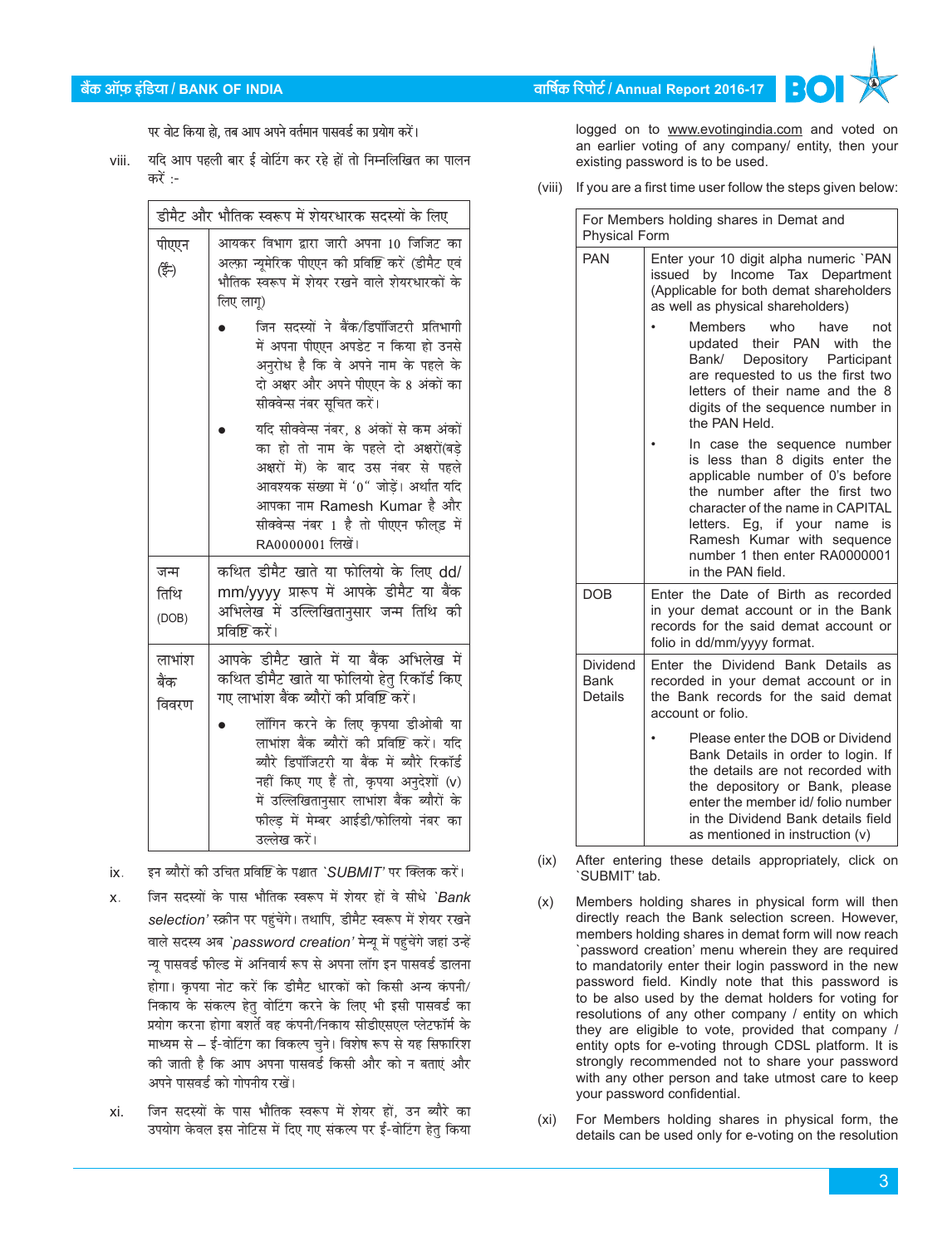## **ºãö‡ãŠ 'ããùû¹ãŠ ƒâã䡾ãã / BANK OF INDIA ÌãããäÓãÇ㊠ãäÀ¹ããñ›Ã / Annual Report 2016-17**

जा सकता है।

- xii. संगत <Company Name> जिस पर आप वोट करना चाहें, हेत्  $EVSN$  पर क्लिक करें।
- xiii. वोटिंग पृष्ठ पर आपको `Resolution Description' दिखेगा और उसी विकल्प के सामने वोटिंग हेतु `Yes/No' दिखेगा। इच्छानुसार 'Yes' या `No' विकल्प चुनें। 'Yes' विकल्प चुनने से तात्पर्य है कि आप इस संकल्प से सहमत हैं और `No' विकल्प मतलब आप इस संकल्प से सहमत नहीं हैं।
- xiv. यदि आप संकल्प के पूर्ण ब्यौरे देखना चाहें तो `RESOLUTION  $FILE$   $LINK'$  पर क्लिक करें।
- xv. आप ने जिस संकल्प पर वोट करने का निर्णय लिया है उसका चयन करने के पश्चात `SUBMIT' पर क्लिक करें। एक `confirmation *box'* प्रदर्शित होगा। यदि आप अपने नोट की पुष्टि करना चाहें तो *`OK'* पर क्लिक करें अन्यथा आपका वोट बदलने के लिए *`CANCEL'* पर क्लिक करें और तदनुसार अपना वोट बदलें।
- xvi. संकल्प पर अपने वोट की पृष्टि करने पर आपको अपना वोट बदलने की अनुमति नहीं होगी।
- xvii. आपके द्वारा की गई वोटिंग का प्रिंट आउट निकालने हेतु आप वोटिंग पेज पर *`click here to print'* विकल्प पर क्लिक कर सकते हैं।
- xviii. यदि डीमैट खाता धारक पासवर्ड भूल गया हो तो यूजर आईडी और इमेज नोटिफिकेशन कोड की प्रविष्टि करें और *`Forget Password'* he क्लिक करें और सिस्टम जो ब्यौरे मांगे उनकी प्रविष्टि करें।<br>
- xix. गैर-एकल शेयरधारक और अभिरक्षक हेतु नोट
	- गैर एकल शेयर धारक (अर्थात एकल व्यक्ति, एचयुएफ, एनआरआई आदि से भिन्न) और अभिरक्षक को www. evotingindia.com पर लॉग ऑन करना होगा और कॉरपोरेट के रूप में पंजीकृत करना होगा।
	- संस्था का स्टाम्प और हस्ताक्षर सहित पंजीकरण फार्म की स्कैन की हुई प्रति helpdesk.evoting@cdslindia $com$  को ई मेल की जानी चाहिए जिसकी प्रतिलिपि scrutinizer@snaco.netको भेजी जाए।
	- लॉग इन ब्योरा प्राप्त करने के पश्चात एडमिन लॉगइन और पासवर्ड का प्रयोग करके एक अनुपालन यूजर सृजित करना होगा। अनुपालन यूज़र उन खातों को लिंक कर सकेगा जिसके लिए वे वोट करना चाहते हैं।
	- खाते की सूची helpdesk.evoting@cdslindia-com को मेल की जाए और खातों के अनुमोदन होने पर वे अपना वोट दे सकेंगे।
	- उनको अभिरक्षक के पक्ष में जारी बोर्ड संकल्प और पॉवर ऑफ अटर्नी (पीओए) की स्कैन प्रति, यदि कोई हो, पीडीएफ फॉर्मेट में सिस्टम में लोड करना होगा ताकि स्क्रटिनाइजर इसकी जांच कर सके।
- xx. ई-वोटिंग के संबंध में यदि कोई प्रश्न या समस्या है तो आप अक्सर पछे गए प्रश्न (एफएक्यू) और www.evotingindia.com पर उपलब्ध हेल्प खण्ड के तहत ई-वोटिंग मैनुअल का संदर्भ ले सकते हैं अथवा helpdesk@deslindia.com\_को ई मेल कर सकते हैं।
- xxi. बहु फोलियो/डीमैट खाता धारित शेयरधारक प्रत्येक फोलियो/डीमैट खाते के लिए पृथक रूप से वोटिंग प्रक्रिया का चयन करेंगे। **तथापि,**

contained in this notice.

- (xii) Click on the EVSN for the relevant < Company Name> on which you choose to vote.
- (xiii) On the voting page, you will see ` Resolution Description' and against the same the option ` Yes/ No' for voting. Select the option Yes or No as desired. The option YES implies that you assent to the Resolution and option NO implies that you dissent to the Resolution.
- (xiv) Click on the "RESOLUTION FILE LINK" if you wish to view the entire Resolution details.
- (xv) After selecting the resolution you have decided to vote on, click on `SUBMIT'. A confirmation box will be displayed. If you wish to confirm your vote, click on "OK", else to change your vote, click on `CANCEL' and accordingly modify your vote.
- (xvi) Once you `CONFIRM' your vote on the resolution, you will not be allowed to modify your vote.
- (xvii) You can also take out print out of the voting done by you by clicking on the `Click here to print' option on the Voting page.
- (xviii) If Demat account holder has forgotten the same password then Enter the User ID and the image verification code and click on Forgot Password & enter the details as prompted by the system.
- (xix) Note for Non- Individual Shareholders and Custodians
	- Non Individual shareholders (i.e. other than Individuals, HUF, NRI etc.) and custodian are required to log on to www.evotingindia.com and register themselves as Corporates.
	- A scanned copy of the Registration Form bearing the stamp and signature of the entity should be emailed to helpdesk.evoting@ cdslindia.com and CC to scrutinizer@snaco.net
	- After receiving the login details a compliance user should be created using the admin login and password. The Compliance user would be able to link the accounts(s) for which they wish to vote on.
	- The list of accounts should be mailed to helpdesk.evoting@cdslindia.com and on approval of the accounts they would be able to cast their vote.
	- A scanned copy of the Board Resolution and Power of Attorney (POA) which they have issued in favour of the Custodian, if any, should be uploaded in PDF format in the system for the scrutinizer to verify the same.
- (xx) In case you have any queries or issues regarding e-voting, you may refer the Frequently Asked Questions (FAQs) and e-voting manual available at www.evotingindia.com under help section or write an email to helpdesk@deslindia.com.
- (xxi) Shareholders holding multiple folios / demat account shall choose the voting process separately for each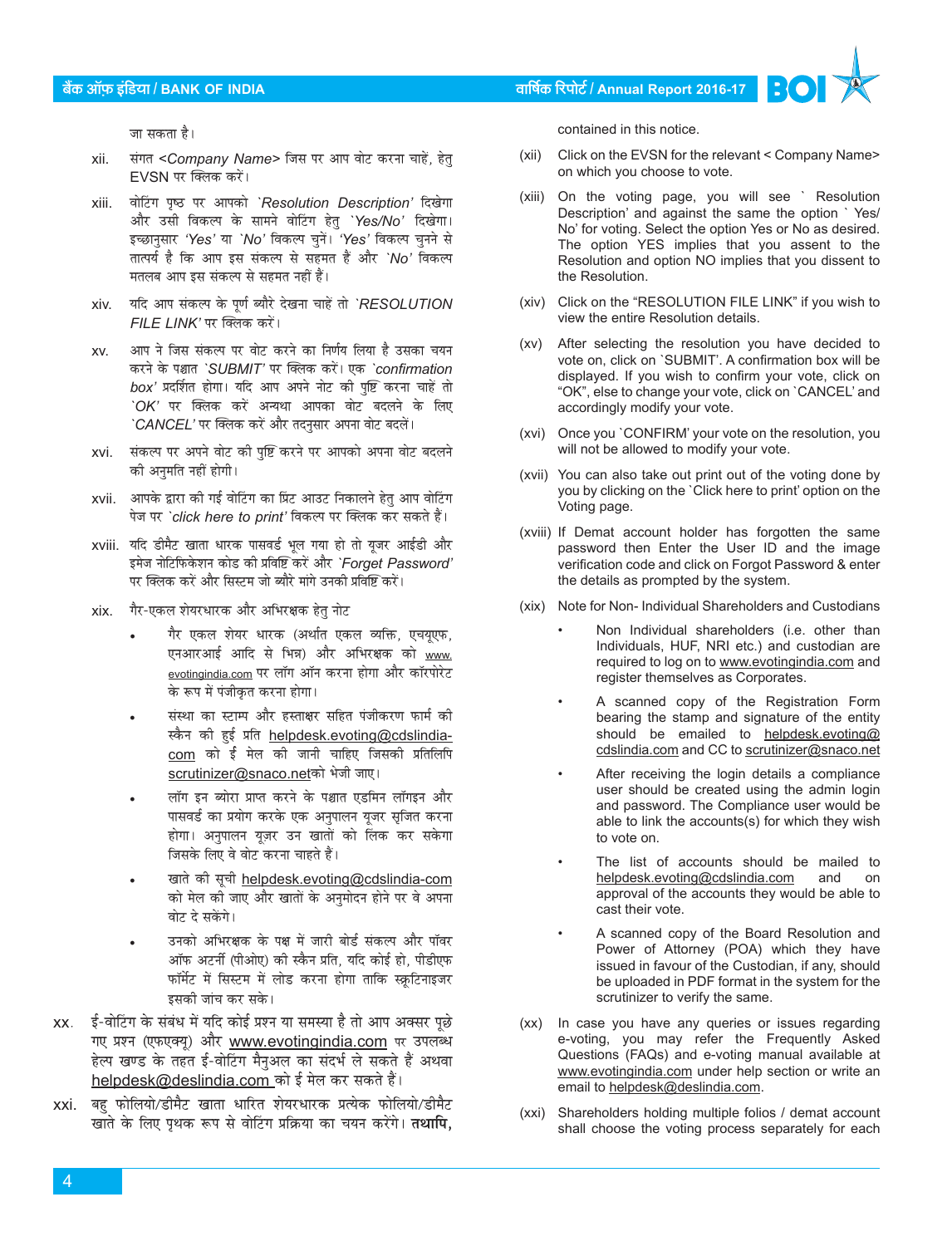# बैंक ऑफ इंडिया / BANK OF INDIA

वार्षिक रिपोर्ट / Annual Report 2016-17

शेयरधारक कपया नोट करें कि बैंककारी कंपनी (उपक्रमों का अर्जन और अंतरण) अधिनियम, 1970 की धारा 3(2ई) के अनुसार भारत सरकार को छोड़कर कोई भी शेयरधारक बैंक को कल शेयरधारिता के 10% से अधिक के वोटिंग अधिकार का प्रयोग नही कर सकता है।

- xxii. ई-वोटिंग के परिणाम की घोषणा बैंक द्वारा अपनी वेबसाइट पर की जाएगी और स्टॉक एक्सचेंजों को भी सूचित किया जाएगा।
- xxiii. कृपया नोट करें कि एक बार वोट देने के बाद आप उसे बदल नहीं .<br>सकते या असाधारण आम बैठक में वोट नहीं दे सकते। तथापि आप बैठक में उपस्थित रह सकते हैं और विचार-विर्मश. यदि कोई हो. में सहभागिता कर सकते हैं।
- xxiv. आप फोलियो में यूज़र प्रोफाइल ब्योरे में अपना मोबाइल नंबर और ई-मेल आईडी अद्यतन कर सकते हैं जिसका उपयोग भविष्य में संसचनाएं भेजने के लिए किया जाएगा।

#### बैठक में मतदान  $\mathbf{R}$

कार्यसूची मद पर चर्चा के पश्चात अध्यक्ष महोदय कार्यसूची के मद के संबंध में मतदान का आदेश देंगे। बैठक में उपस्थित सदस्य और जिन्होंने रिमोट ई-वोटिंग के जरिए उनका वोट नहीं दिया है वे बैठक में मतदान के जरिए अपने मतदान अधिकार का प्रयोग कर सकेंगे। इस प्रयोजन हेत् नियुक्त स्क्रुटिनाइज़र के तहत मतदान का आयोजन और पर्यवेक्षण किया जाएगा। मतदान पूरा होने के बाद अध्यक्ष महोदय बैठक की समाप्ति की घोषणा करेंगे।

मतदान के परिणाम के साथ ई-वोटिंग के परिणाम जोडकर उसकी  $\mathbf{Q}$ . घोषणा बैंक अपनी वेबसाइट पर करेगा और स्टॉक एक्सचेजों को भी सूचित किया जाएगा।

निदेशक मण्डल के आदेश से

स्थान : मुंबई (दीनवंधु मोहापात्रा) प्रबंध निदेशक एवं सीईओ दिनांक: 09.06.2017

folios / demat account. However, shareholder may please note that in terms of Section 3 (2E) of the Banking Companies (Acquisition & Transfer of Undertakings) Act, 1970, no shareholder other than Government of India is allowed to exercise voting rights in excess of 10% of the total shareholding of the Bank.

- (xxii) The results of remote e-voting will be announced by the Bank in its website and also informed to the stock exchanges.
- (xxiii) Kindly note that once you have cast your vote you cannot modify or vote on voting at the Extraordinary General Meeting. However, you can attend the meeting and participate in the discussions, if any.
- (xxiv) You can also update your mobile number and e-mail id in the user profile details of the folio which may be used for sending future communication(s).

#### **Voting at the Meeting**  $\mathbf{a}$

After the agenda item has been discussed, the Chairman will order Poll in respect the item on the agenda. Members attending the meeting and who have not cast their vote by remote e-voting shall be able to exercise their voting right at the meeting through Poll. Poll will be conducted and supervised under Scrutinizer appointed for the purpose. After conclusion of the Poll, the Chairman may declare the meeting as closed.

 $\mathbf{Q}$ The Results of the Poll aggregated with the results of e-voting will be announced by the Bank on its website and also informed to the stock exchanges.

By order of the Board

Place: Mumbai Date: 09.06.2017

(Dinabandhu Mohapatra) Managing Director & CEO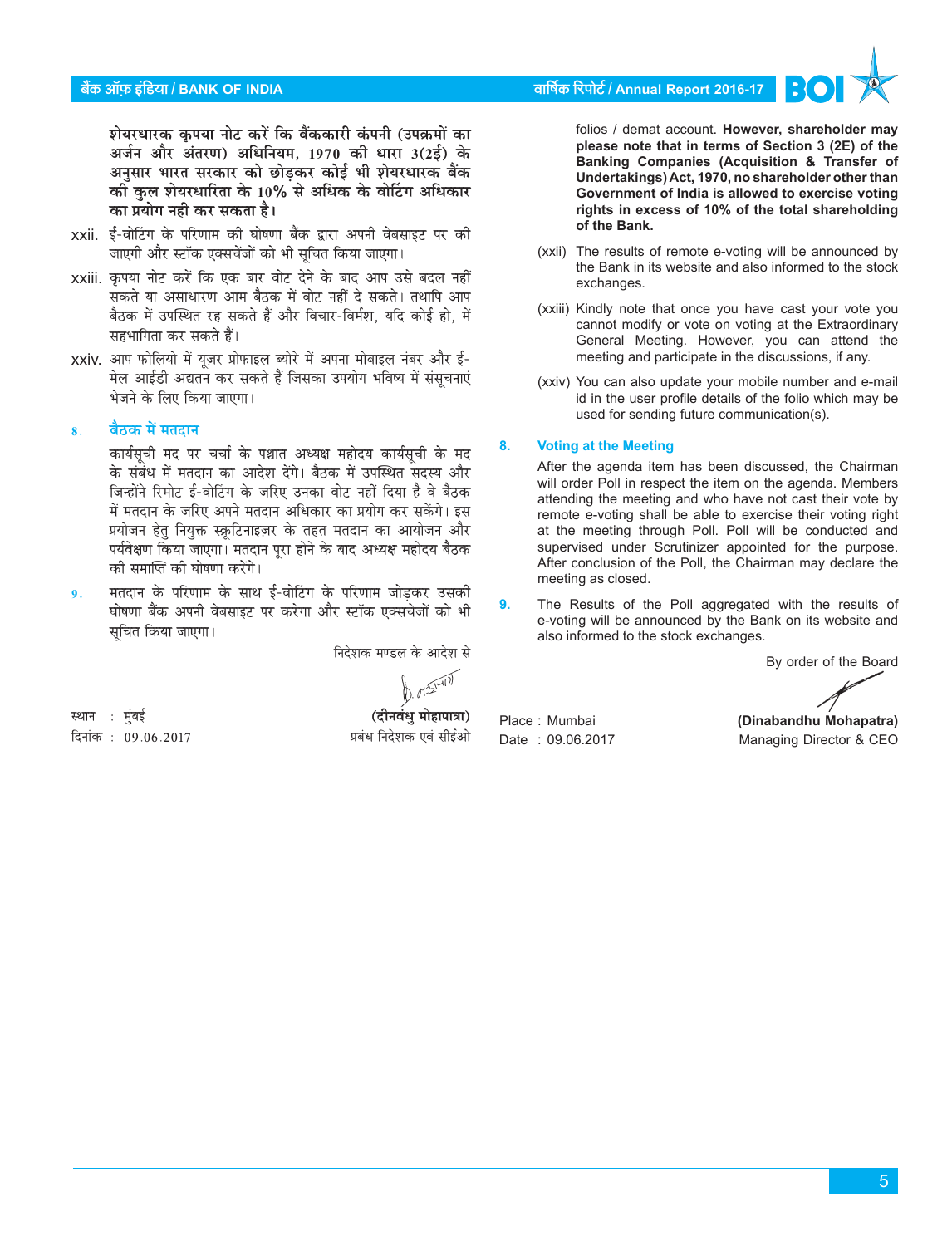| बैंक ऑफ़ इंडिया / BANK OF INDIA                                                                      |                                             |                                                                                                                                                                         | वार्षिक रिपोर्ट / Annual Report 2016-17 $\begin{array}{ c c c }\hline \texttt{c} \end{array}$ |  |
|------------------------------------------------------------------------------------------------------|---------------------------------------------|-------------------------------------------------------------------------------------------------------------------------------------------------------------------------|-----------------------------------------------------------------------------------------------|--|
|                                                                                                      | बैंक ऑफ़ इंडिया <b>NSO</b><br>Bank of India |                                                                                                                                                                         |                                                                                               |  |
|                                                                                                      |                                             | प्रधान कार्यालय : स्टार हाउस, सी-5, "जी ब्लॉक, बांद्रा-कुर्ला संकुल, बांद्रा (पूर्व), मुंबई - 400 051<br>परोक्षी फार्म<br>(शेयरधारक द्वारा भरा और हस्ताक्षरित किया जाए) |                                                                                               |  |
| फोलियो नं. काल काल काल काल करने के बाद करने के बाद करने के बाद करने के बाद करने के बाद करने के बाद क |                                             |                                                                                                                                                                         | डी. पी. आईडी नं                                                                               |  |
| (यदि डीमेट न किया गया हो)                                                                            |                                             |                                                                                                                                                                         | ग्राहक आईडी नं<br>(यदि डीमेट किया गया हो)                                                     |  |
|                                                                                                      |                                             |                                                                                                                                                                         |                                                                                               |  |
|                                                                                                      |                                             |                                                                                                                                                                         |                                                                                               |  |
|                                                                                                      |                                             |                                                                                                                                                                         |                                                                                               |  |
|                                                                                                      |                                             | निवासी                                                                                                                                                                  |                                                                                               |  |
|                                                                                                      |                                             |                                                                                                                                                                         |                                                                                               |  |
|                                                                                                      |                                             | जाने वाली बैंक ऑफ़ इंडिया के शेयरधारकों की बैठक में और संबंधित बैठक के स्थगन की स्थिति में मतदान के लिए परोक्षी के रूप में नियुक्त करता हूं/करते हैं।                   |                                                                                               |  |
|                                                                                                      |                                             |                                                                                                                                                                         |                                                                                               |  |
|                                                                                                      |                                             |                                                                                                                                                                         |                                                                                               |  |
|                                                                                                      |                                             |                                                                                                                                                                         |                                                                                               |  |
|                                                                                                      |                                             |                                                                                                                                                                         |                                                                                               |  |
|                                                                                                      |                                             |                                                                                                                                                                         |                                                                                               |  |
|                                                                                                      |                                             |                                                                                                                                                                         |                                                                                               |  |
|                                                                                                      |                                             |                                                                                                                                                                         | राजस्व<br>स्टॉप                                                                               |  |
|                                                                                                      |                                             |                                                                                                                                                                         | प्रथम /एकमात्र शेयर धारक के हस्ताक्षर                                                         |  |

# परोक्षी फार्म पर हस्ताक्षर करने और इसे जमा करने संबंधी अनुदेश

- कोई परोक्षी लिखत तब तक वैध नहीं माना जाएगा जब तक कि वह,  $1$ 
	- क. एकमात्र शेयरधारक व्यक्ति के मामले में शेयरधारक द्वारा या उनके द्वारा लिखित में विधिवत प्राधिकृत अटर्नी द्वारा हस्ताक्षरित होगी।
	- ख) संयुक्त धारकों के मामले में यह रजिस्टर में दर्ज प्रथम शेयरधारक द्वारा या उनके द्वारा लिखित रूप में विधिवत प्राधिकृत अटॅर्नी द्वारा हस्ताक्षरित होगी।
	- ग) निगमित निकाय के मामले में लिखित रूप में विधिवत प्राधिकृत अधिकारी या अटॅर्नी द्वारा हस्ताक्षरित होगी।
- 2. परोक्षी लिखत किसी शेयरधारक द्वारा पर्याप्त रूप से हस्ताक्षरित होनी चाहिए किन्तु किसी कारणवश शेयरधारक अपना नाम लिखने में असमर्थ है और उनके अंगूठे का निशान वहां लगा है तो वह निशान न्यायधीश, मजिस्ट्रेट, बीमा रजिस्ट्रार या उप रजिस्ट्रार या किसी अन्य सरकारी राजपत्रित अधिकारी या बैंक ऑफ़ इंडिया के किसी अधिकारी द्वारा साक्ष्यांकित (अटेस्टेड) होना चाहिए।
- 3. कोई भी परोक्षी तब तक वैध नहीं होगा जब तक उस पर विधिवत रसीदी टिकट न लगा हो और उसे निम्नलिखित पते पर वार्षिक आम बैठक की तारीख से कम से कम चार दिन पहले जमा नहीं कराया गया हो। उसके साथ उस पॉवर ऑफ़ अटर्नी या अन्य प्राधिकार (यदि कोई हो) जिसके तहत उसे हस्ताक्षरित किया गया हो या उस पॉवर ऑफ़ अटर्नी की प्रति या अन्य प्राधिकार जिसे नोटरी अथवा न्यायधीश ने सत्य प्रति के रुप में प्रमाणित किया हो, को बैंक में निम्न पते पर पहले जमा और पंजीकृत न किया गया हो-

बैंक ऑफ़ इंडिया, शेयर विभाग, प्रधान कार्यालय, 8 वीं मंजिल, स्टार हाउस, सी-5, ''जी'' ब्लॉक, बांद्रा-कुर्ला संकुल, बांद्रा (पूर्व), मुंबई - 400 051.

- बैंक के पास जमा की गयी परोक्षी का लिखत अप्रतिसंहरणीय तथा अंतिम होगा।  $4.$
- विकल्प में दो व्यक्तियों के पक्ष में प्रदत्त परोक्षी के लिखत के मामले में एक से अधिक फार्म निष्पादित नहीं किया जाएगा। 5.
- परोक्षी लिखत को निष्पादित करने वाले शेयरधारक वार्षिक आम बैठक में व्यक्तिगत रूप से मतदान करने के हकदार नहीं होंगे। 6.
- 7. किसी भी ऐसे व्यक्ति को विधिवत प्राधिकृत प्रतिनिधि अथवा परोक्षी के रूप में नियुक्त नहीं किया जाएगा जो बैंक ऑफ इंडिया का अधिकारी अथवा कर्मचारी हो।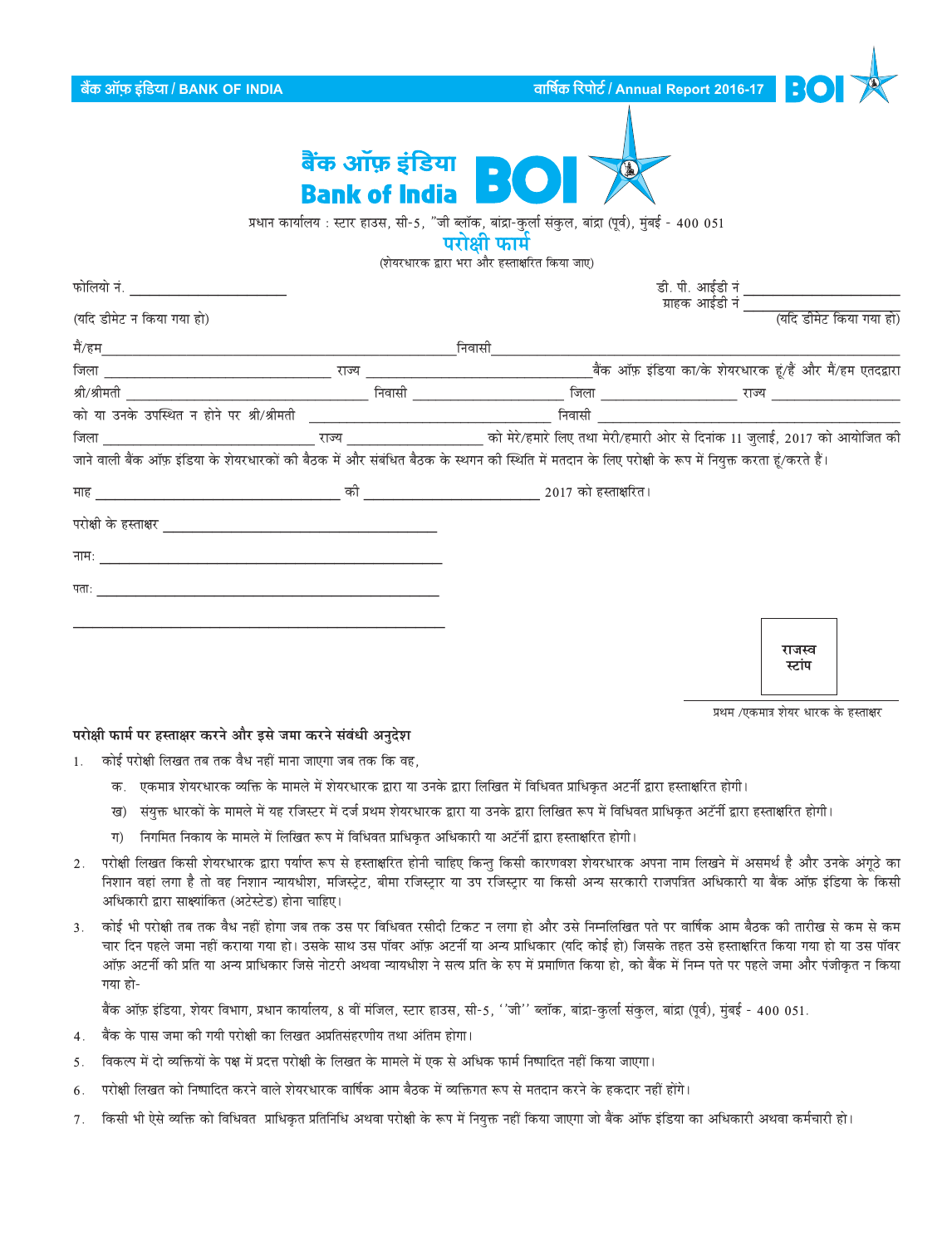**ºãö‡ãŠ 'ããùû¹ãŠ ƒâã䡾ãã / BANK OF INDIA ÌãããäÓãÇ㊠ãäÀ¹ããñ›Ã / Annual Report 2016-17**



Head Office : Star House, C-5, 'G' Block, BandraKurla Complex, Bandra (East), Mumbai - 400 051.

# **PROXY FORM**

(To be filled in and signed by the Shareholder)

| Folio No.                        |                                                                               |  | DP ID No.                      |
|----------------------------------|-------------------------------------------------------------------------------|--|--------------------------------|
| (if not dematerialised)          |                                                                               |  |                                |
|                                  |                                                                               |  |                                |
|                                  |                                                                               |  | (if dematerialised)            |
|                                  |                                                                               |  |                                |
|                                  | state of <u>example a shareholder</u> /                                       |  |                                |
|                                  |                                                                               |  |                                |
|                                  |                                                                               |  |                                |
|                                  |                                                                               |  |                                |
|                                  |                                                                               |  |                                |
|                                  | of India to be held on Tuesday, July 11, 2017 and at any adjournment thereof. |  |                                |
|                                  |                                                                               |  |                                |
| Signature of Proxy _____________ |                                                                               |  |                                |
|                                  |                                                                               |  |                                |
|                                  |                                                                               |  |                                |
|                                  |                                                                               |  | <b>Revenue</b><br><b>Stamp</b> |

Signature of first named/sole shareholder

### **INSTRUCTIONS FOR SIGNING AND LODGING THE PROXY FORM**

- 1. No instrument of proxy shall be valid unless,
	- a) in the case of an individual shareholder, it is signed by his/her attorney, duly authorised in writing.
	- b) in the case of joint holders, it is signed by the shareholder first named in the register or his/her attorney, duly authorised in writing.
	- c) in the case of a body corporate signed by its officer or an attorney, duly authorised in writing.
- 2. An instrument of proxy shall be sufficiently signed by any shareholder, who is, for any reason, unable to write his/her name, if his/her mark is affixed thereto and attested by a Judge, Magistrate, Registrar or Sub-Registrar of Assurance or other Government Gazetted Officer or an Officer of Bank of India.
- 3. No proxy shall be valid unless it is duly stamped and deposited at the following address not less than FOUR DAY before the date of the Annual General Meeting, together with the power of attorney or other authority (if any) under which it is signed or a copy of that power of attorney or other authority certified as a true copy by a Notary Public or a Magistrate, unless such a power of attorney or the other authority is previously deposited and registered with the Bank at

Bank of India, Share Department Head Office, 8th Floor Star House, C-5, 'G' Block, Bandra-Kurla Complex, Bandra (East Mumbai - 400 051.

- 4. An instrument of proxy deposited with the Bank shall be irrevocable and final.
- 5. In the case of an instrument of proxy granted in favour of two grantees in the alternative, not more than one form shall be executed.
- 6. The shareholder who has executed an instrument of proxy shall not be entitled to vote in person at the Annual General Meeting.
- 7. No person shall be appointed as duly authorised representative or a proxy who is an officer or employee of the Bank.